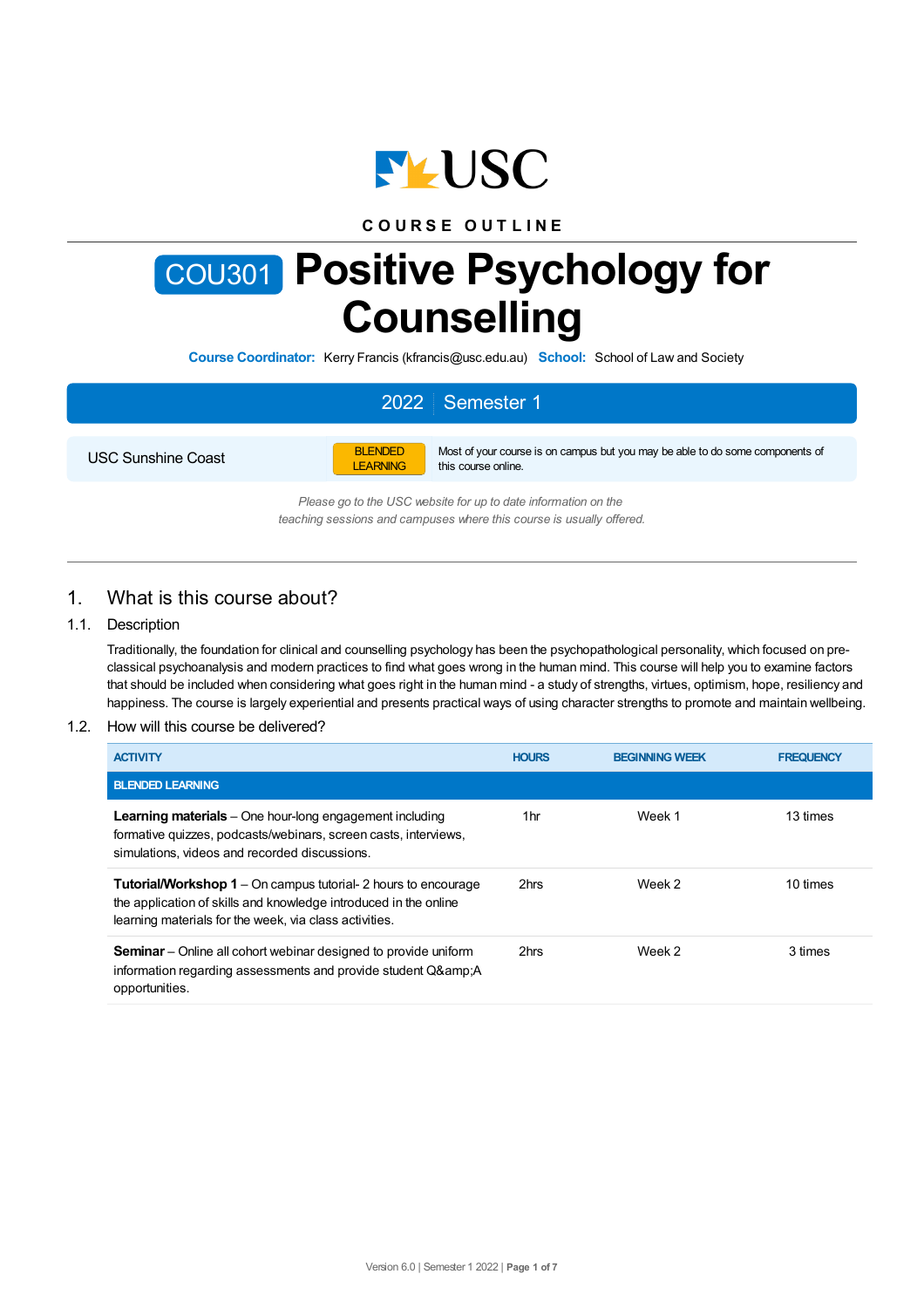#### 1.3. Course Topics

What is Positive Psychology? The evidence base for Positive Psychology Emotion – dealing with the positive and negative Finding flow states, mindfulness practice and wellbeing Positive health The psychological benefits of creativity Wellbeing across the lifespan Optimal wellbeing Religion, spirituality and transpersonal practice Positive institutions and cultural wellbeing

## 2. What level is this course?

#### 300 Level (Graduate)

Demonstrating coherence and breadth or depth of knowledge and skills. Independent application of knowledge and skills in unfamiliar contexts. Meeting professional requirements and AQF descriptors for the degree. May require pre-requisites where discipline specific introductory or developing knowledge or skills is necessary. Normally undertaken in the third or fourth full-time study year of an undergraduate program.

## 3. What is the unit value of this course?

12 units

## 4. How does this course contribute to my learning?

|                   | <b>COURSE LEARNING OUTCOMES</b>                                                                                                                                                                                 | <b>GRADUATE QUALITIES</b>                                                 |
|-------------------|-----------------------------------------------------------------------------------------------------------------------------------------------------------------------------------------------------------------|---------------------------------------------------------------------------|
|                   | On successful completion of this course, you should be able to                                                                                                                                                  | Completing these tasks<br>successfully will contribute to<br>you becoming |
|                   | Apply the research that supports the principles, skills and strategies of positive psychology, and<br>critically assess the claims of positive psychology to promote wellbeing.                                 | Knowledgeable<br>Creative and critical thinker                            |
| $\mathbf{2}$      | Identify the changes in lifestyle you want to make and demonstrate through self-reflective writings<br>that you are moving towards living in a positive psychological state with increased stable<br>happiness. | Creative and critical thinker<br>Empowered                                |
| $\left( 3\right)$ | Understand and identify theoretical and practical concepts of Positive Psychology for counselling.                                                                                                              | Knowledgeable<br>Ethical                                                  |
|                   | Construct hypotheses and plan research and implementation of Positive Psychological<br>Interventions and analyse test results.                                                                                  | Knowledgeable<br>Creative and critical thinker<br>Ethical                 |
| $\sqrt{5}$        | Demonstrate effective communication through written reports and oral presentations, complying<br>with accepted APA 7th ed. guidelines                                                                           | Knowledgeable<br>Creative and critical thinker                            |

# 5. Am Ieligible to enrol in this course?

Refer to the USC [Glossary](https://www.usc.edu.au/about/policies-and-procedures/glossary-of-terms-for-policy-and-procedures) of terms for definitions of "pre-requisites, co-requisites and anti-requisites".

## 5.1. Pre-requisites

COU180 or SCS180 and enrolled in Program AR302, AR303, AR301, AR375, AR372, AR374, AR362, AR405.

#### 5.2. Co-requisites

Not applicable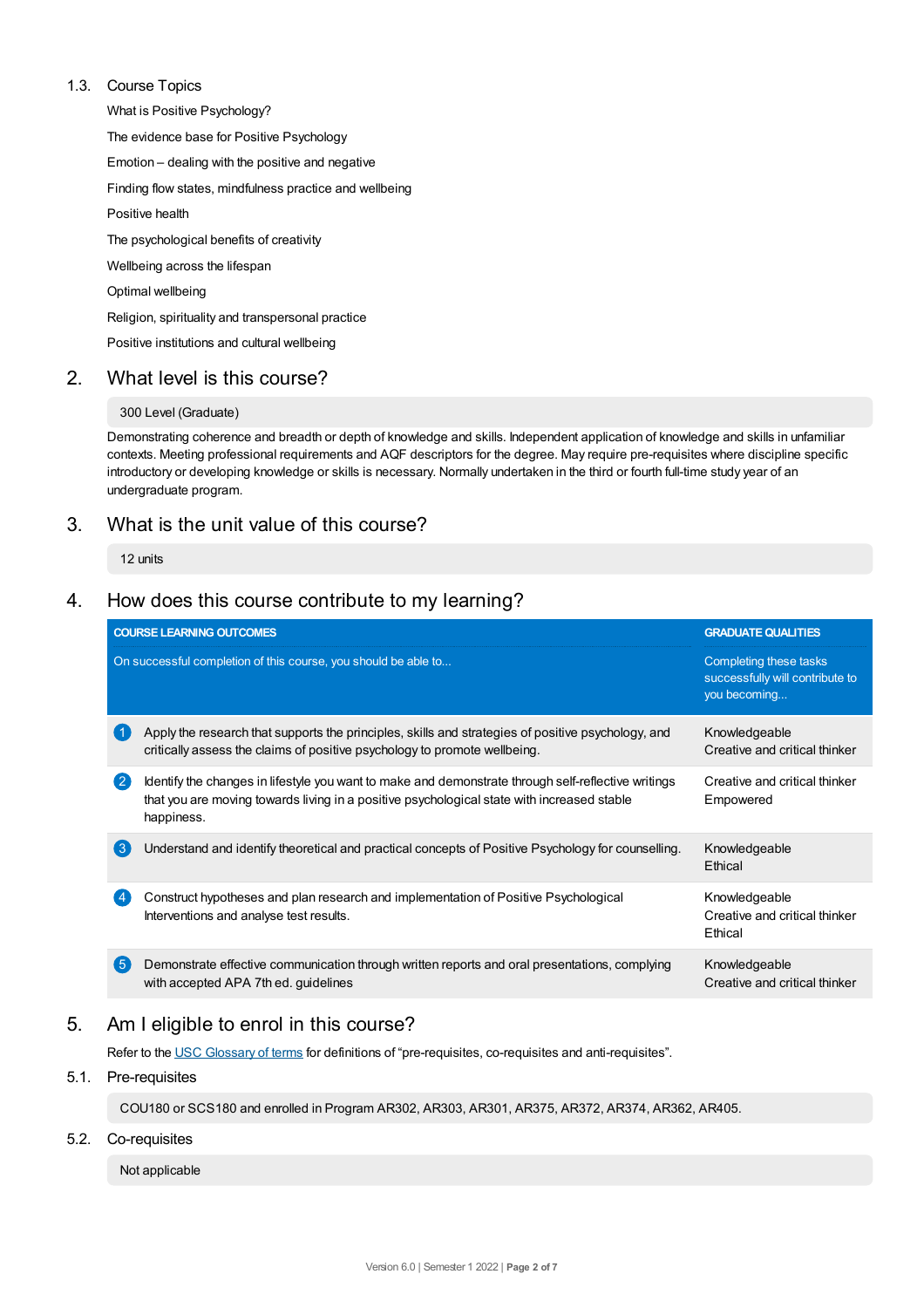#### 5.3. Anti-requisites

Not applicable

### 5.4. Specific assumed prior knowledge and skills (where applicable)

Not applicable

# 6. How am Igoing to be assessed?

## 6.1. Grading Scale

Standard Grading (GRD)

High Distinction (HD), Distinction (DN), Credit (CR), Pass (PS), Fail (FL).

#### 6.2. Details of early feedback on progress

Students will submit their first-draft of their written Mindfulness and Gratitude Positive Psychology Self-care Plan in Week 3, and will receive in-class feedback in week 4.

#### 6.3. Assessment tasks

| <b>DELIVERY</b><br><b>MODE</b> | <b>TASK</b><br><b>NO</b> | <b>ASSESSMENT</b><br><b>PRODUCT</b> | <b>INDIVIDUAL</b><br><b>OR GROUP</b> | <b>WEIGHTING</b><br>$\frac{9}{6}$ | <b>WHAT IS THE</b><br><b>DURATION /</b><br><b>LENGTH?</b> | <b>WHEN SHOULD I</b><br><b>SUBMIT?</b> | <b>WHERE SHOULD I</b><br><b>SUBMIT IT?</b> |
|--------------------------------|--------------------------|-------------------------------------|--------------------------------------|-----------------------------------|-----------------------------------------------------------|----------------------------------------|--------------------------------------------|
| All                            | $\mathbf{1}$             | Plan                                | Individual                           | 0%                                | 300 words                                                 | Week 3                                 | Online Submission                          |
| All                            | 2                        | Plan                                | Individual                           | 20%                               | 950 Words                                                 | Week 6                                 | Online Submission                          |
| All                            | 3                        | Quiz/zes                            | Individual                           | 30%                               | 2 hours 30<br>Questions                                   | Week 11                                | Online Test (Quiz)                         |
| All                            | 4                        | Report                              | Individual                           | 50%                               | 2800 Words                                                | Week 12                                | Online Submission                          |

#### **All - Assessment Task 1:** Draft Self-Care Plan

| <b>GOAL:</b>     | To create a first draft of the Mindfulness and Gratitude Self-Care Plan, in order to receive oral feedback in class during<br>week 4.                                                                  |                                     |
|------------------|--------------------------------------------------------------------------------------------------------------------------------------------------------------------------------------------------------|-------------------------------------|
| <b>PRODUCT:</b>  | <b>Plan</b>                                                                                                                                                                                            |                                     |
| <b>FORMAT:</b>   | Identify several mindfulness and gratitude activities that could be practiced during the semester, and plan how these could<br>be carried out and how you can create some self-assessment of progress. |                                     |
| <b>CRITERIA:</b> | No.                                                                                                                                                                                                    | <b>Learning Outcome</b><br>assessed |
|                  | Identification of suitable mindfulness and gratitude activities for self-care                                                                                                                          | $\mathbf{1}$ $\mathbf{2}$           |
|                  |                                                                                                                                                                                                        |                                     |

#### **All - Assessment Task 2:** Mindfulness and Gratitude Self-Care Plan

| <b>GOAL:</b>    | Identify and begin to implement the mindfulness and gratitude self-care changes you want to make in order to live in a<br>more positive psychological state. Outline the proposed interventions you will use, the frequency of application, and the<br>measures that will provide you with feedback on your progress with the plan.                                                                                                   |
|-----------------|---------------------------------------------------------------------------------------------------------------------------------------------------------------------------------------------------------------------------------------------------------------------------------------------------------------------------------------------------------------------------------------------------------------------------------------|
| <b>PRODUCT:</b> | Plan                                                                                                                                                                                                                                                                                                                                                                                                                                  |
| <b>FORMAT:</b>  | You will be asked to review and select several mindfulness activities and ways to apply gratitude in your life, that are<br>intended to have a positive outcome for your psychological well-being. In this self-care plan you will articulate your<br>strategies for practice. You will articulate your SMART goals. The project needs to include a test, survey or measurement<br>tool that will give you feedback on your progress. |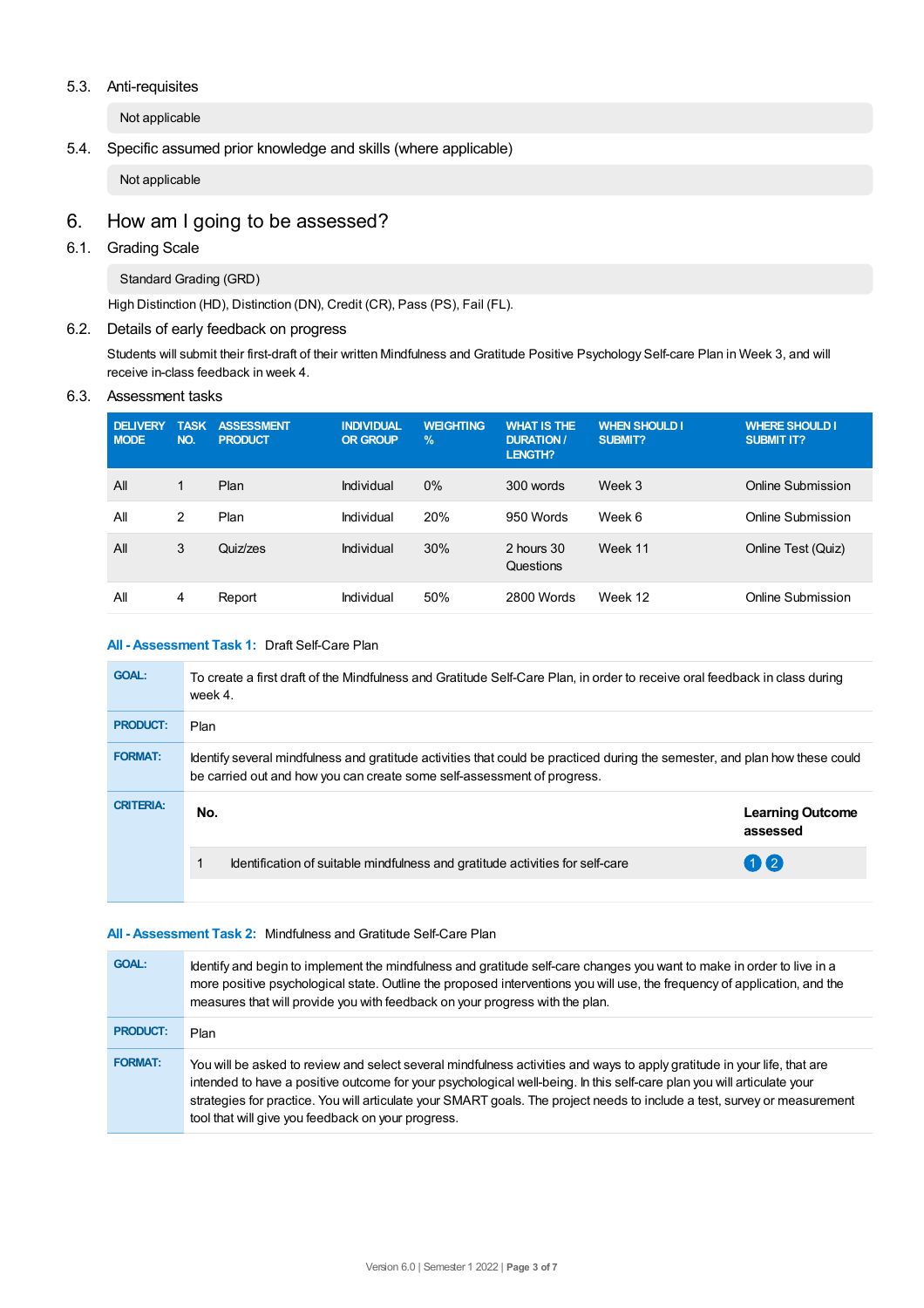| <b>CRITERIA:</b> | No. |                                                                             | <b>Learning Outcome</b><br>assessed |
|------------------|-----|-----------------------------------------------------------------------------|-------------------------------------|
|                  |     | Clarity and practicality of SMART goals                                     | 02                                  |
|                  | 2   | Identification and suitability of measurement tools and procedural steps    | 34                                  |
|                  | 3   | Identification of appropriate interventions and strategies to achieve goals | $\mathbf{0}$ $\mathbf{3}$           |
|                  | 4   | Clear reporting on challenges of implementing your plan                     | 26                                  |
|                  | 5   | Written expression and APA referencing                                      | 5 <sup>5</sup>                      |
|                  |     |                                                                             |                                     |

#### **All - Assessment Task 3:** Online Test

| <b>GOAL:</b>     | You will demonstrate understanding of Positive Psychology and its potential use in Counselling.    |                                     |  |  |  |
|------------------|----------------------------------------------------------------------------------------------------|-------------------------------------|--|--|--|
| <b>PRODUCT:</b>  | Quiz/zes                                                                                           |                                     |  |  |  |
| <b>FORMAT:</b>   | 30 multiple-choice; multiple answer, matching, true/false questions not requiring typed responses. |                                     |  |  |  |
|                  |                                                                                                    |                                     |  |  |  |
| <b>CRITERIA:</b> | No.                                                                                                | <b>Learning Outcome</b><br>assessed |  |  |  |
|                  | Correctness of answers                                                                             | (ვ                                  |  |  |  |

#### **All - Assessment Task 4:** Mindfulness and Gratitude Self-Care Report

| <b>GOAL:</b>     | Report on the results of your experiences with the self-care project carried out over the course of the semester.<br>Identification of the research that supports the skills and principles of positive psychology that you used as part of your<br>project. Include recommendations you would make for clients undertaking a similar self-care project. |                                                                                                                                                                          |                        |  |  |  |  |
|------------------|----------------------------------------------------------------------------------------------------------------------------------------------------------------------------------------------------------------------------------------------------------------------------------------------------------------------------------------------------------|--------------------------------------------------------------------------------------------------------------------------------------------------------------------------|------------------------|--|--|--|--|
| <b>PRODUCT:</b>  | Report                                                                                                                                                                                                                                                                                                                                                   |                                                                                                                                                                          |                        |  |  |  |  |
| <b>FORMAT:</b>   | Typed response approximately 2800 words report format, including an abstract, introduction, activities, challenges and<br>results, and recommendations for clients.                                                                                                                                                                                      |                                                                                                                                                                          |                        |  |  |  |  |
| <b>CRITERIA:</b> | No.                                                                                                                                                                                                                                                                                                                                                      | <b>Learning Outcome</b><br>assessed                                                                                                                                      |                        |  |  |  |  |
|                  | 1                                                                                                                                                                                                                                                                                                                                                        | Clarity of hypothesis and support of hypothesis and relevance of supporting literature                                                                                   | 064                    |  |  |  |  |
|                  | $\overline{2}$                                                                                                                                                                                                                                                                                                                                           | Methodology - Identification of activities. Clarity of procedural steps.                                                                                                 | $\overline{4}$         |  |  |  |  |
|                  | 3                                                                                                                                                                                                                                                                                                                                                        | Comprehensive reporting on your personal process, and outcomes for you, as well as<br>recommendations for clients.                                                       | $\left( 3\right)$ (4)  |  |  |  |  |
|                  | 4                                                                                                                                                                                                                                                                                                                                                        | Effectiveness of summary and links between project and research. Level of reflection on<br>personal learning. Level of recommendations for improvements or future study. | 0234                   |  |  |  |  |
|                  | 5                                                                                                                                                                                                                                                                                                                                                        | Depth of understanding of positive psychology principles. Degree of well-informed learning<br>demonstrated through use of appropriate self-assessment tools.             | $\mathbf{3}\mathbf{6}$ |  |  |  |  |
|                  | 6                                                                                                                                                                                                                                                                                                                                                        | Accuracy of grammar, punctuation and spelling.<br>Use of word limit.<br>Appropriateness of APA referencing and citations                                                 | $\sqrt{5}$             |  |  |  |  |

## 7. Directed study hours

A 12-unit course will have total of 150 learning hours which will include directed study hours (including online if required), self-directed learning and completion of assessable tasks. Directed study hours may vary by location. Student workload is calculated at 12.5 learning hours per one unit.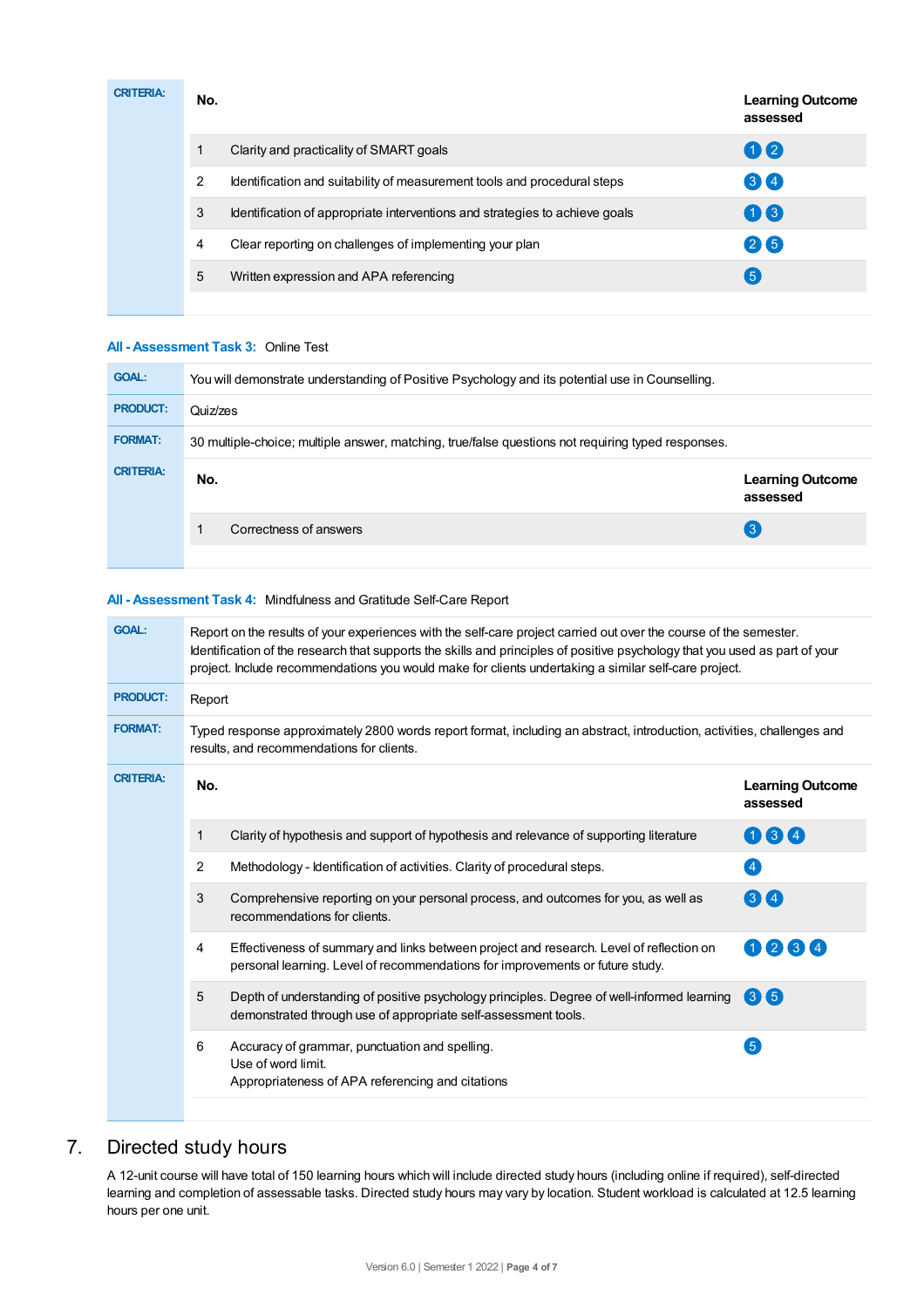#### 7.1. Schedule

| <b>PERIOD AND TOPIC</b>                                     | <b>ACTIVITIES</b> |
|-------------------------------------------------------------|-------------------|
| Week 1 - Introduction to Positive Psychology                | n/a               |
| Week 2 - Foundations of Positive Psychology                 | n/a               |
| Week 3 - Subjective Wellbeing                               | n/a               |
| Week 4 - Flow and mindfulness                               | n/a               |
| Week 5 - Love and Well-Being                                | n/a               |
| Week 6 - Positive Health                                    | n/a               |
| Week 7 - The Psychological Benefits of Creativity           | n/a               |
| Week 8 - Wellbeing Across the Lifespan                      | n/a               |
| Week 9 - Optimal Wellbeing                                  | n/a               |
| Week 10 - Religion, Spirituality and Transpersonal Practice | n/a               |
| Week 11 - Positive Institutions and Cultural Wellbeing      | n/a               |
| Week 12 - The Future of Positive Psychology                 | n/a               |
| Week 13 - Creative Arts in Wellbeing; Course Review         | n/a               |

## 8. What resources do I need to undertake this course?

Please note: Course information, including specific information of recommended readings, learning activities, resources, weekly readings, etc. are available on the course Canvas site– Please log in as soon as possible.

#### 8.1. Prescribed text(s) or course reader

Please note that you need to have regular access to the resource(s) listed below. Resources may be required or recommended.

| <b>REQUIRED?</b> | <b>AUTHOR</b>                            | <b>YEAR TITLE</b>        | <b>EDITION</b> | <b>PUBLISHER</b>                          |
|------------------|------------------------------------------|--------------------------|----------------|-------------------------------------------|
| Required         | William C.<br>Compton, Edward<br>Hoffman | 2019 Positive Psychology | 3rd ed         | <b>SAGE Publications,</b><br>Incorporated |
|                  | Recommended Martin Seligman              | 2012 Flourish            | n/a            | Random House Australia                    |

#### 8.2. Specific requirements

Nil

# 9. How are risks managed in this course?

Health and safety risks for this course have been assessed as low. It is your responsibility to review course material, search online, discuss with lecturers and peers and understand the health and safety risks associated with your specific course of study and to familiarise yourself with the University's general health and safety principles by reviewing the online [induction](https://online.usc.edu.au/webapps/blackboard/content/listContentEditable.jsp?content_id=_632657_1&course_id=_14432_1) training for students, and following the instructions of the University staff.

## 10. What administrative information is relevant to this course?

#### 10.1. Assessment: Academic Integrity

Academic integrity is the ethical standard of university participation. It ensures that students graduate as a result of proving they are competent in their discipline. This is integral in maintaining the value of academic qualifications. Each industry has expectations and standards of the skills and knowledge within that discipline and these are reflected in assessment.

Academic integrity means that you do not engage in any activity that is considered to be academic fraud; including plagiarism, collusion or outsourcing any part of any assessment item to any other person. You are expected to be honest and ethical by completing all work yourself and indicating in your work which ideas and information were developed by you and which were taken from others. You cannot provide your assessment work to others.You are also expected to provide evidence of wide and critical reading, usually by using appropriate academic references.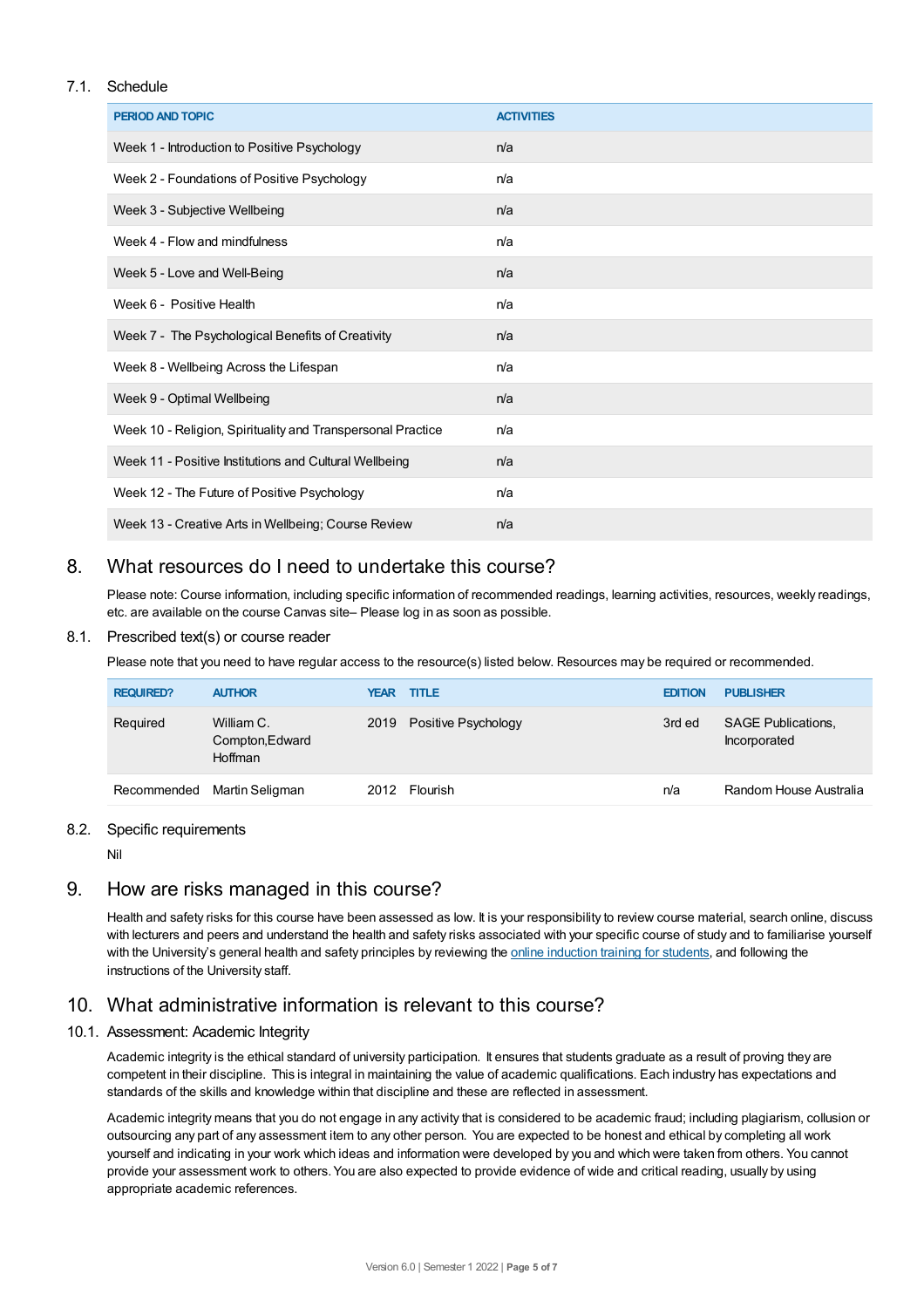In order to minimise incidents of academic fraud, this course may require that some of its assessment tasks, when submitted to Canvas, are electronically checked through Turnitin. This software allows for text comparisons to be made between your submitted assessment item and all other work to which Turnitin has access.

#### 10.2. Assessment: Additional Requirements

Eligibility for Supplementary Assessment

Your eligibility for supplementary assessment in a course is dependent of the following conditions applying:

The final mark is in the percentage range 47% to 49.4% The course is graded using the Standard Grading scale You have not failed an assessment task in the course due to academic misconduct

#### 10.3. Assessment: Submission penalties

Late submission of assessment tasks may be penalised at the following maximum rate:

- 5% (of the assessment task's identified value) per day for the first two days from the date identified as the due date for the assessment task.

- 10% (of the assessment task's identified value) for the third day - 20% (of the assessment task's identified value) for the fourth day and subsequent days up to and including seven days from the date identified as the due date for the assessment task.

- A result of zero is awarded for an assessment task submitted after seven days from the date identified as the due date for the assessment task. Weekdays and weekends are included in the calculation of days late. To request an extension you must contact your course coordinator to negotiate an outcome.

#### 10.4. SafeUSC

USC is committed to a culture of respect and providing a safe and supportive environment for all members of our community. For immediate assistance on campus contact SafeUSC by phone: 07 [5430](tel:07%205430%201168) 1168 or using the [SafeZone](https://www.safezoneapp.com) app. For general enquires contact the SafeUSC team by phone 07 [5456](tel:07%205456%203864) 3864 or email [safe@usc.edu.au](mailto:safe@usc.edu.au).

The SafeUSC Specialist Service is a Student Wellbeing service that provides free and confidential support to students who may have experienced or observed behaviour that could cause fear, offence or trauma. To contact the service call 07 [5430](tel:07%205430%201226) 1226 or email [studentwellbeing@usc.edu.au](mailto:studentwellbeing@usc.edu.au).

#### 10.5. Study help

For help with course-specific advice, for example what information to include in your assessment, you should first contact your tutor, then your course coordinator, if needed.

If you require additional assistance, the Learning Advisers are trained professionals who are ready to help you develop a wide range of academic skills. Visit the Learning [Advisers](https://www.usc.edu.au/current-students/student-support/academic-and-study-support/learning-advisers) web page for more information, or contact Student Central for further assistance: +61 7 5430 2890 or [studentcentral@usc.edu.au](mailto:studentcentral@usc.edu.au).

#### 10.6. Wellbeing Services

Student Wellbeing provide free and confidential counselling on a wide range of personal, academic, social and psychological matters, to foster positive mental health and wellbeing for your academic success.

To book a confidential appointment go to [Student](https://studenthub.usc.edu.au/) Hub, email [studentwellbeing@usc.edu.au](mailto:studentwellbeing@usc.edu.au) or call 07 5430 1226.

#### 10.7. AccessAbility Services

Ability Advisers ensure equal access to all aspects of university life. If your studies are affected by a disability, learning disorder mental health issue, injury or illness, or you are a primary carer for someone with a disability or who is considered frail and aged, [AccessAbility](https://www.usc.edu.au/learn/student-support/accessability-services/documentation-requirements) Services can provide access to appropriate reasonable adjustments and practical advice about the support and facilities available to you throughout the University.

To book a confidential appointment go to [Student](https://studenthub.usc.edu.au/) Hub, email [AccessAbility@usc.edu.au](mailto:AccessAbility@usc.edu.au) or call 07 5430 2890.

#### 10.8. Links to relevant University policy and procedures

For more information on Academic Learning & Teaching categories including:

- Assessment: Courses and Coursework Programs
- Review of Assessment and Final Grades
- Supplementary Assessment
- Administration of Central Examinations
- Deferred Examinations
- Student Academic Misconduct
- Students with a Disability

Visit the USC website: <https://www.usc.edu.au/explore/policies-and-procedures#academic-learning-and-teaching>